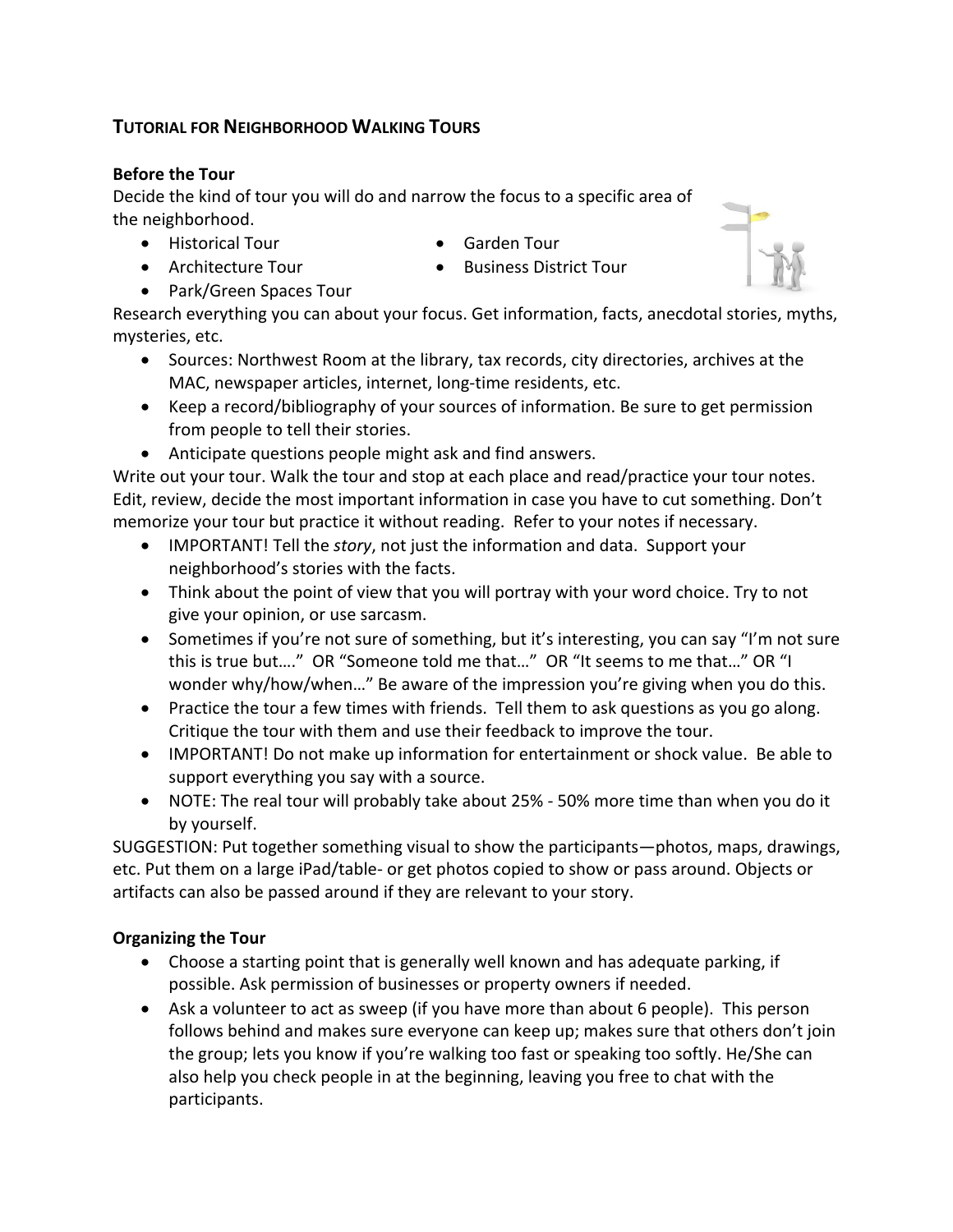- Decide if people will pre-register or just show up. How can they pay?
- Advertise locally on the free community bulletin boards about a month in advance. Be sure to read the criteria before trying to submit.
	- o Inlander: https://posting.inlander.com/spokane/Events/AddEvent
	- o Visit Spokane: https://www.visitspokane.com/events/submit-an-event/
	- o KPBX: http://spokanepublicradio.org/post/how-submit-events-kpbx-artscalendar
	- o Spokesman: http://www.spokane7.com/calendar/events/submit/
- Put up flyers in your neighborhood.

## **On the Tour**

- Show up at least 15 minutes early. (Consider wearing something distinctive (a hat, colorful shirt, etc) to set yourself apart so that you are easily spotted).
- 
- If needed, hold up or post a sign to show where the tour will start.
- Chat with people before the tour starts. Find out who lives in the neighborhood, how they heard about the tour, their interest in the area, etc.
- Introduce yourself and your volunteer. Give a 10 second spiel about yourself and your interest in giving the tour. Explain the purpose of the tour (Fund raiser? Advocacy?)
- Tell them where the tour will take them and about how long it will be. Explain any cautions if necessary (broken sidewalks, muddy fields, overhanging branches, etc).
- Be sure that everyone can hear you. Use a voice amplifier if possible. It will protect your voice and help you bring the proper expression to your stories.
	- o Check out the *Portable Voice Amplifier SHIDU S258 10W Ultralight Rechargeable Mini Pa Speaker* or any Shidu amplifier.
- Walk to each point of interest and stop. Do not walk and talk if possible. Be sure everyone has caught up to the group before you begin your explanation. If possible, stand on ground that is slightly higher than your group. Speak to the group, not to the structure your standing in front of. Speak slower than your usual talking voice and vary the intonation more than usual. Use pauses to allow the participants to process the information or story. Building in pauses also helps you gather your thoughts.
- Think about when you'll ask people if they have any questions. Some people will think of questions just because you asked them to and this could delay the tour, extend the time, or frustrate those who want to hear only you talk. Invite people to ask questions while you walk and then, if appropriate, you can relate those conversations to the group when you stop. Do occasionally or at the end of the tour, ask for questions.
- Some people will make comments or relate their own stories. This could be a good thing if it doesn't dominate the tour. It can create unity among the participants to include them in the stories *and* you can possibly get good information to add to your next tour.